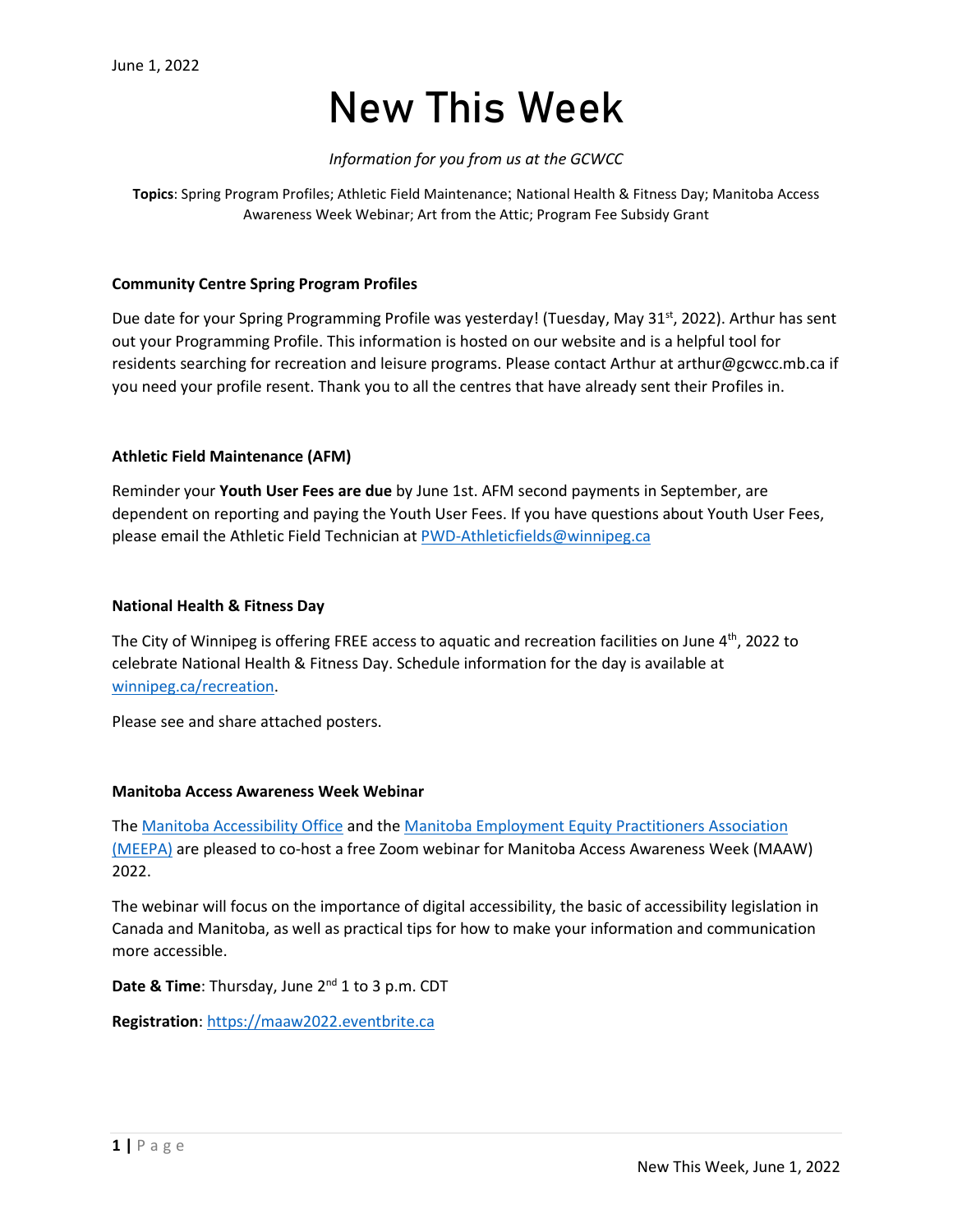#### **Art from the Attic**

Grands'n'More Wpg is part of the Stephen Lewis Foundation's Grandmother-to-Grandmother Campaign, in support of African grandmothers caring for their AIDS-orphaned grandchildren. They are seeking donations for their upcoming **Art from the Attic** sale. Please see poster. Display on your bulletin Boards and online, if you wish to support.

#### **Program Fee Subsidy Grant**

Applications were due on May 30<sup>th</sup>, if you have applications to send in, please do so ASAP. Reminder, we have a new application process, if you decide to use the old 8 x 14" carbon forms please follow the new criteria. You'll find the documents here: [https://drive.google.com/drive/folders/15](https://drive.google.com/drive/folders/15-xPcl3UWhNMmbcsQewBxWgb4Mo61V4r?usp=sharing) [xPcl3UWhNMmbcsQewBxWgb4Mo61V4r?usp=sharing](https://drive.google.com/drive/folders/15-xPcl3UWhNMmbcsQewBxWgb4Mo61V4r?usp=sharing)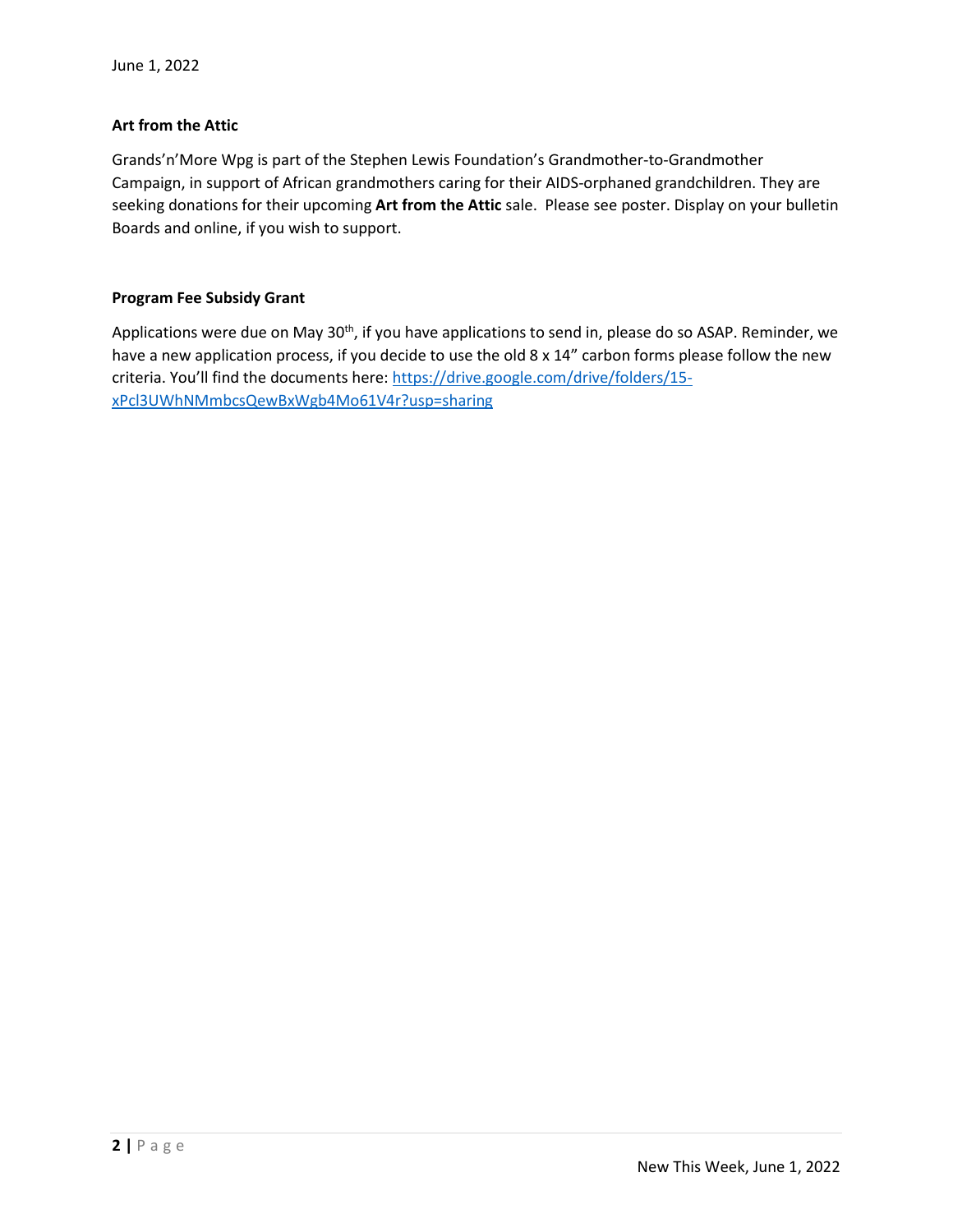# NATIONAL HEALTH & FITNESS DAY *June 4, 2022*

**The City of Winnipeg is offering FREE access to aquatic & recreation facilities on June 4, 2022**  to celebrate National Health & Fitness Day.

Public entry requirements and capacity restrictions apply.

*NEW!* Specialized Health & Fitness Day workshops

**How to set up your leisureONLINE account** • 1–4 p.m. Fort Rouge Leisure Centre, 625 Osborne St.

**Improve your swimming skills** • 1–4 p.m. St. James Assiniboia Centennial Pool, 644 Parkdale St. Seven Oaks Pool, 444 Adsum Dr.

**Introduction to Urban Poling\*** • 1–2 p.m. Held in conjunction with Manitoba Fitness Council Pan Am Pool, 25 Poseidon Bay \*Space is limited, first-come first-served basis

For more information, visit **winnipeg.ca.**